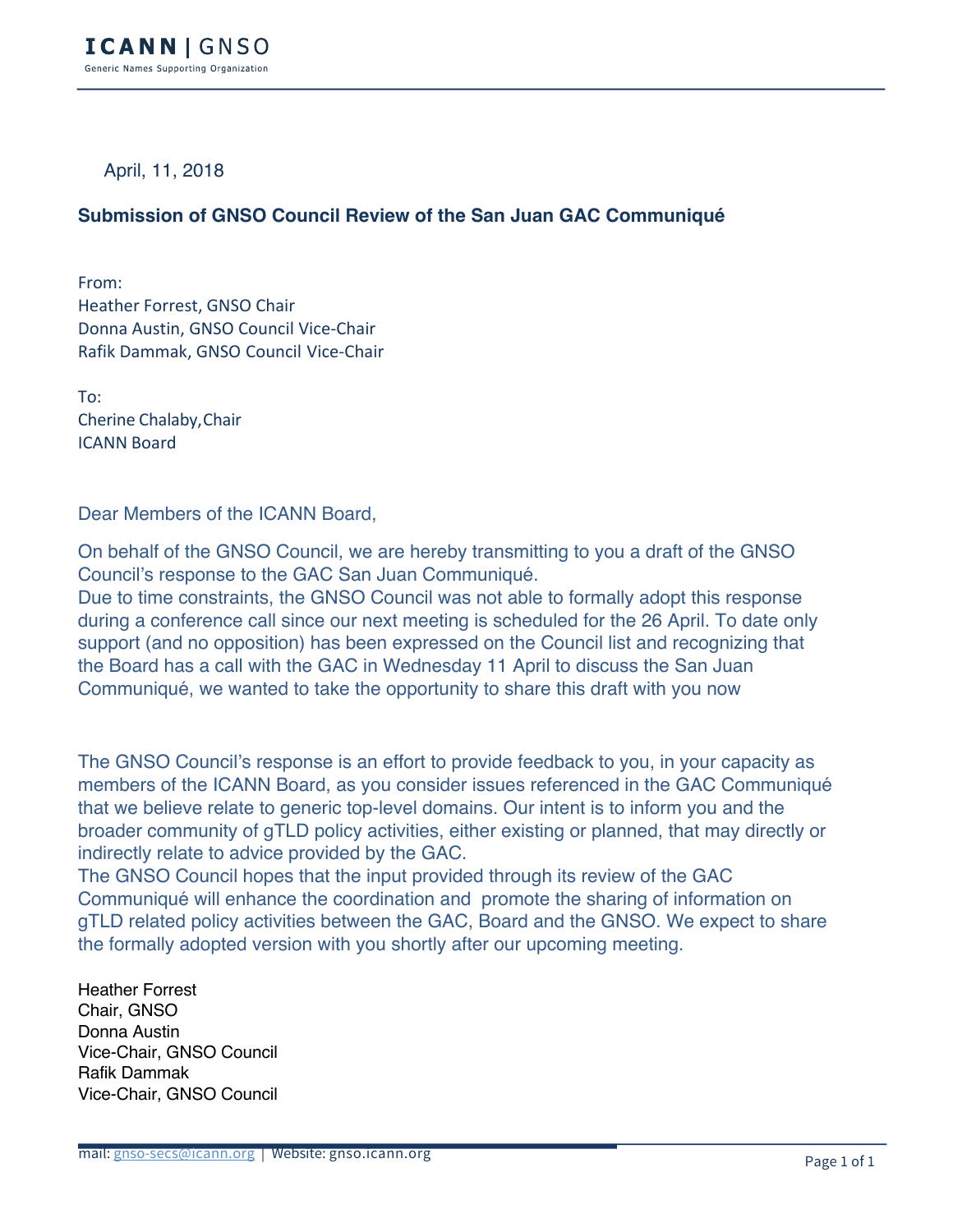| <b>GAC Advice -</b><br><b>Topic</b> | <b>GAC Advice Details</b>                                                                                                                                                                                                                                                                                                                                                                                                                                                                                                                                                                                                                                                                                                                                                                                                                                      | Does the advice<br>concern an issue<br>that can be<br>considered within<br>the remit of the<br>GNSO (yes/no) | If yes, is it subject to<br>existing policy<br>recommendations,<br>implementation action<br>or ongoing GNSO<br>policy development<br>work?                                                                | <b>How has this issue</b><br>been/is being/will be<br>dealt with by the GNSO |
|-------------------------------------|----------------------------------------------------------------------------------------------------------------------------------------------------------------------------------------------------------------------------------------------------------------------------------------------------------------------------------------------------------------------------------------------------------------------------------------------------------------------------------------------------------------------------------------------------------------------------------------------------------------------------------------------------------------------------------------------------------------------------------------------------------------------------------------------------------------------------------------------------------------|--------------------------------------------------------------------------------------------------------------|-----------------------------------------------------------------------------------------------------------------------------------------------------------------------------------------------------------|------------------------------------------------------------------------------|
| 1. GDPR and<br><b>WHOIS</b>         | The GAC highlights the importance of<br>complying with the European General<br>Data Protection Regulation (GDPR), which<br>protects the privacy of natural persons<br>and allows for the processing of and<br>access to data for legitimate purposes.<br>The GAC encourages ICANN to continue<br>its efforts to ensure full and timely<br>compliance with GDPR while involving the<br>multi-stakeholder community and<br>European data protection authorities. The<br>GAC reiterates its previous advice,<br>including the Abu Dhabi Communiqué, to<br>maintain, to the greatest extent possible,<br>the current structure of the WHOIS, while<br>ensuring full and timely compliance with<br>GDPR. The GAC does not envision an<br>operational role in designing and<br>implementing the proposed accreditation<br>programs but reiterates its willingness to | Yes                                                                                                          | Yes. The RDS PDP<br>working group is<br>currently active,<br>however in light of<br>GDPR the PDP WG is<br>currently reviewing its<br>options both with the<br><b>GNSO Council and the</b><br>ICANN Board. |                                                                              |

<sup>&</sup>lt;sup>1</sup> As per the ICANN Bylaws: 'There shall be a policy-development body known as the Generic Names Supporting Organization (GNSO), which shall be responsible for developing and recommending to the ICANN Board substantive policies relating to generic top-level domains.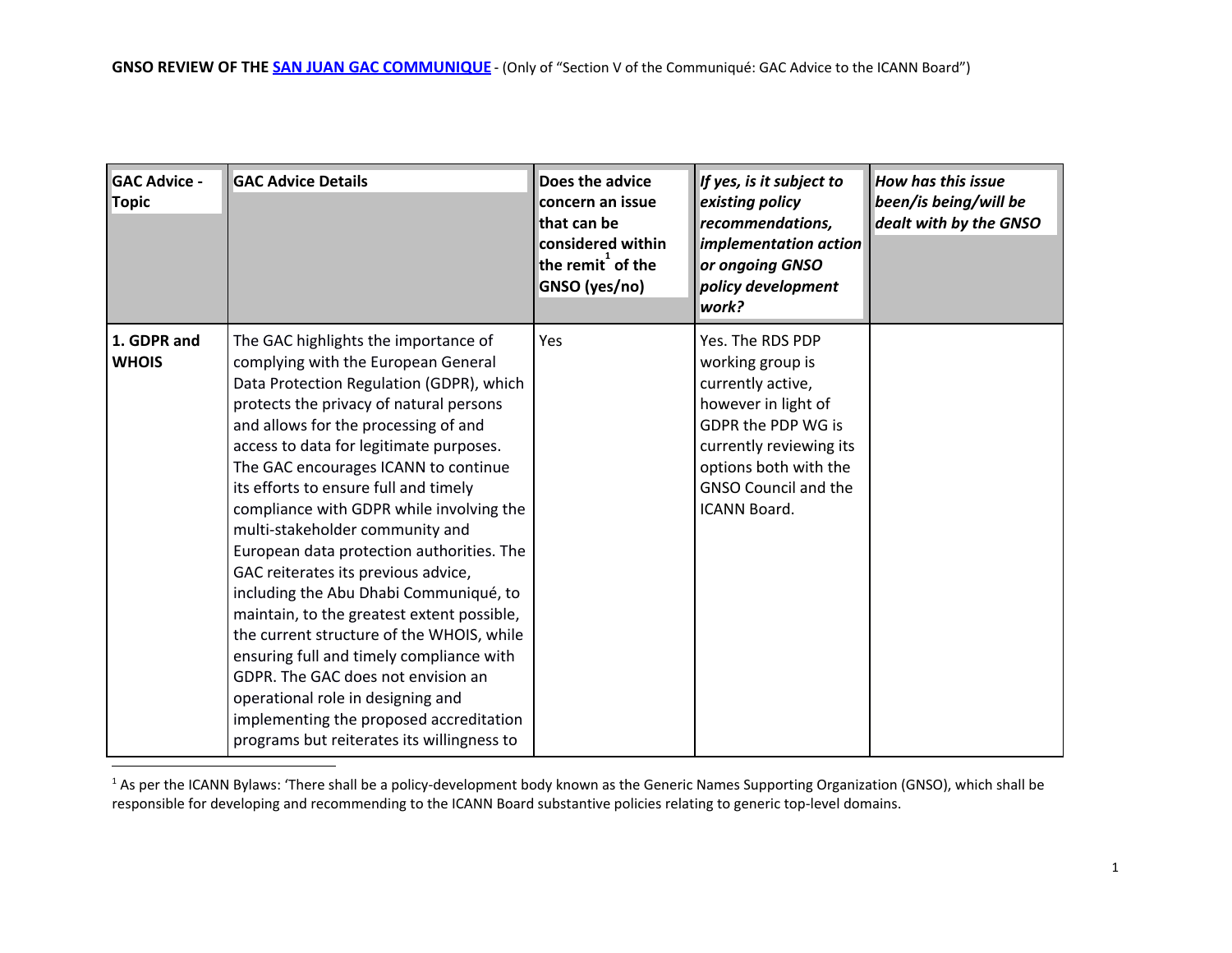| 8, 2018, | advise the Board and engage with ICANN<br>Org and the community on the<br>development of codes of conduct from a<br>public policy perspective. The GAC notes<br>the opportunity for individual<br>governments, if they wish to do so, to<br>provide information to ICANN on<br>governmental users to ensure continued<br>access to WHOIS. Regarding the proposed<br>draft interim model, consistent with the<br>GAC's comments to ICANN filed on March                                                                                                                                                                                       |  |  |
|----------|----------------------------------------------------------------------------------------------------------------------------------------------------------------------------------------------------------------------------------------------------------------------------------------------------------------------------------------------------------------------------------------------------------------------------------------------------------------------------------------------------------------------------------------------------------------------------------------------------------------------------------------------|--|--|
|          | a. the GAC advises the ICANN Board to<br>instruct the ICANN Organization to:<br>i. Ensure that the proposed interim model<br>maintains current WHOIS<br>requirements to the fullest extent<br>possible;<br>ii. Provide a detailed rationale for the<br>choices made in the interim model,<br>explaining their necessity and<br>proportionality in relation to the<br>legitimate purposes identified;<br>iii. In particular, reconsider the proposal<br>to hide the registrant email address as<br>this may not be proportionate in view of<br>the significant negative impact on law<br>enforcement, cybersecurity and rights<br>protection; |  |  |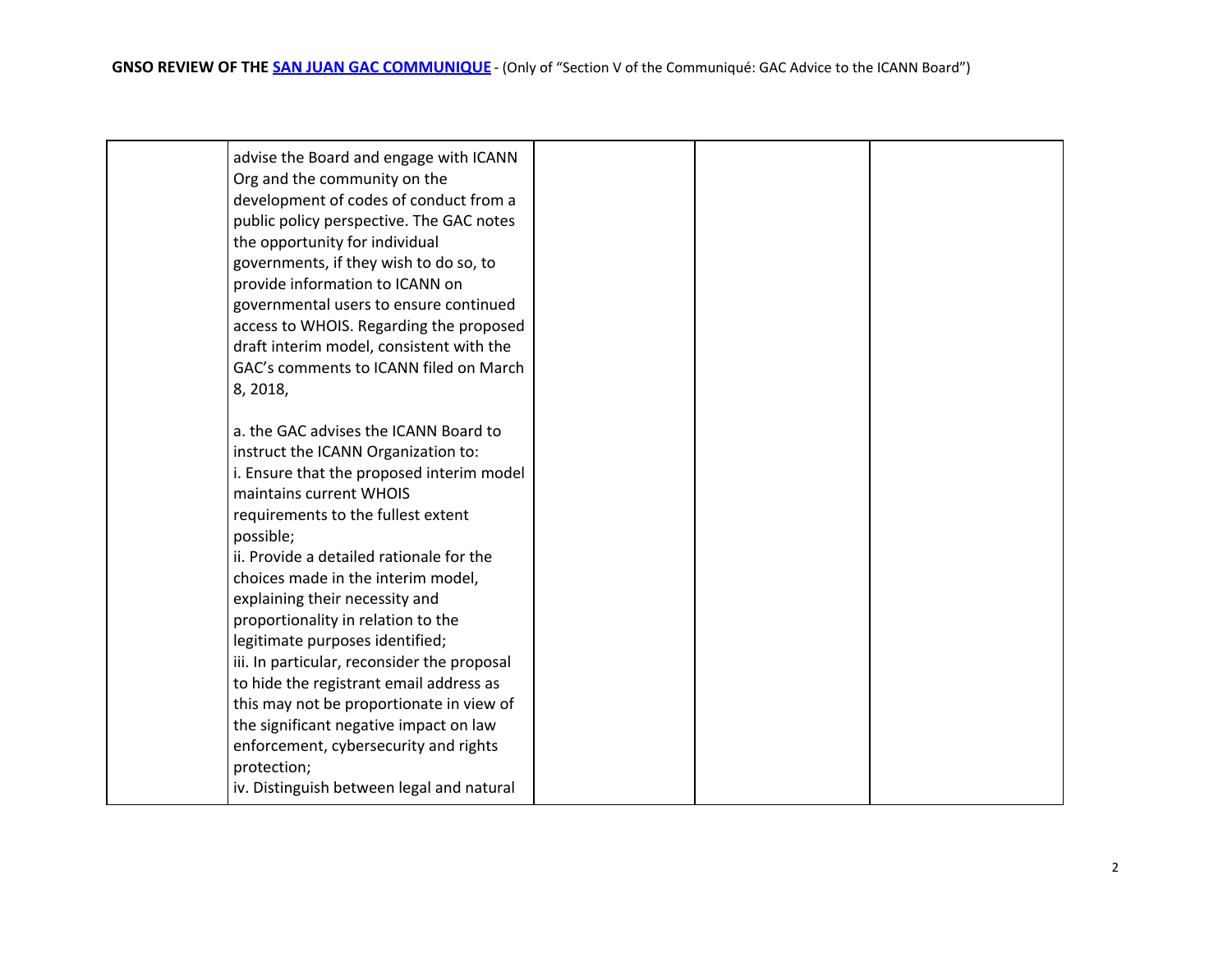| persons, allowing for public access to<br>WHOIS data of legal entities, which are<br>not in the remit of the GDPR;<br>v. Ensure continued access to the WHOIS,<br>including non-public data, for users with a<br>legitimate purpose, until the time when<br>the interim WHOIS model is fully<br>operational, on a mandatory basis for all<br>contracted parties;<br>vi. Ensure that limitations in terms of<br>query volume envisaged under an<br>accreditation program balance realistic<br>investigatory crossreferencing needs; and<br>vii. Ensure confidentiality of WHOIS<br>queries by law enforcement agencies. |  |  |
|------------------------------------------------------------------------------------------------------------------------------------------------------------------------------------------------------------------------------------------------------------------------------------------------------------------------------------------------------------------------------------------------------------------------------------------------------------------------------------------------------------------------------------------------------------------------------------------------------------------------|--|--|
| Furthermore,<br>b. the GAC advises the ICANN Board to<br>instruct the ICANN Organization to:<br>i. Complete the interim model as swiftly<br>as possible, taking into account the advice<br>above. Once the model is finalized, the<br>GAC will complement ICANN's outreach<br>to the Article 29 Working Party, inviting<br>them to provide their views;<br>ii. Consider the use of Temporary Policies<br>and/or Special Amendments to ICANN's<br>standard Registry and Registrar contracts<br>to mandate implementation of an interim<br>model and a temporary access<br>mechanism; and                                |  |  |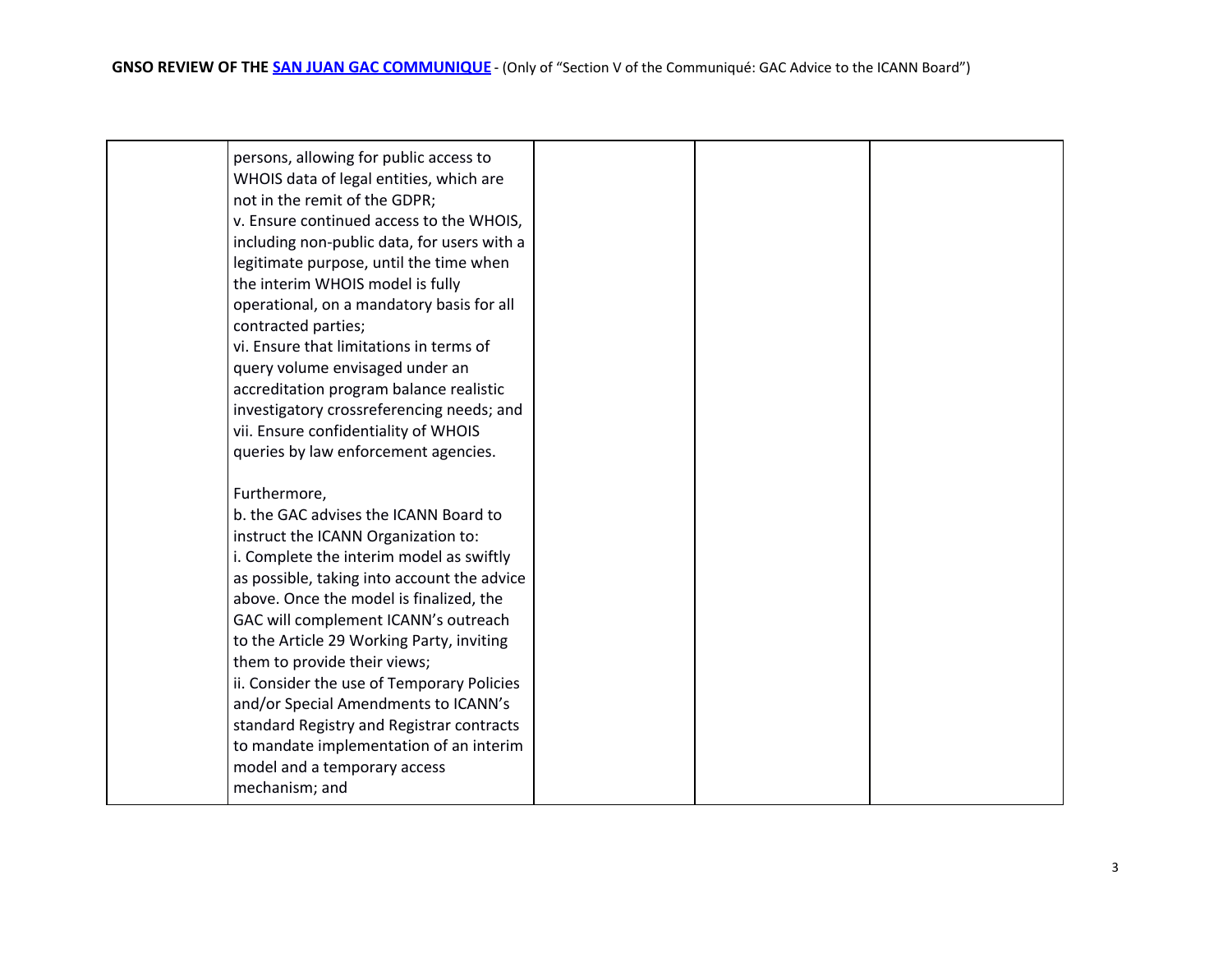| <b>RATIONALE</b><br>The core mission of ICANN is to "ensure"<br>the stable and secure operation of the<br>internet's unique identifier systems."3<br>Accordingly, ICANN's Bylaws include a<br>commitment to preserve and enhance<br>"the operational stability, reliability,<br>security, global interoperability,<br>resilience, and openness of the DNS and<br>the Internet."4 ICANN's commitments<br>and required reviews emphasize that it<br>must "adequately address" issues related<br>to "consumer protection, security,<br>stability, resiliency and malicious abuse."5<br>The current WHOIS system helps achieve<br>many such public policy interests,<br>including enhancing trust in the DNS, | iii. Assist in informing other national<br>governments not represented in the GAC<br>of the opportunity for individual<br>governments, if they wish to do so, to<br>provide information to ICANN on<br>governmental users to ensure continued<br>access to WHOIS. |  |
|-----------------------------------------------------------------------------------------------------------------------------------------------------------------------------------------------------------------------------------------------------------------------------------------------------------------------------------------------------------------------------------------------------------------------------------------------------------------------------------------------------------------------------------------------------------------------------------------------------------------------------------------------------------------------------------------------------------|-------------------------------------------------------------------------------------------------------------------------------------------------------------------------------------------------------------------------------------------------------------------|--|
| ensuring consumer protection, protecting<br>intellectual<br>property, combating cyber-crime, piracy<br>and fraud, to cite but a few of the<br>elements highlighted already in the GAC's<br>2007 WHOIS Principles. The GDPR                                                                                                                                                                                                                                                                                                                                                                                                                                                                                |                                                                                                                                                                                                                                                                   |  |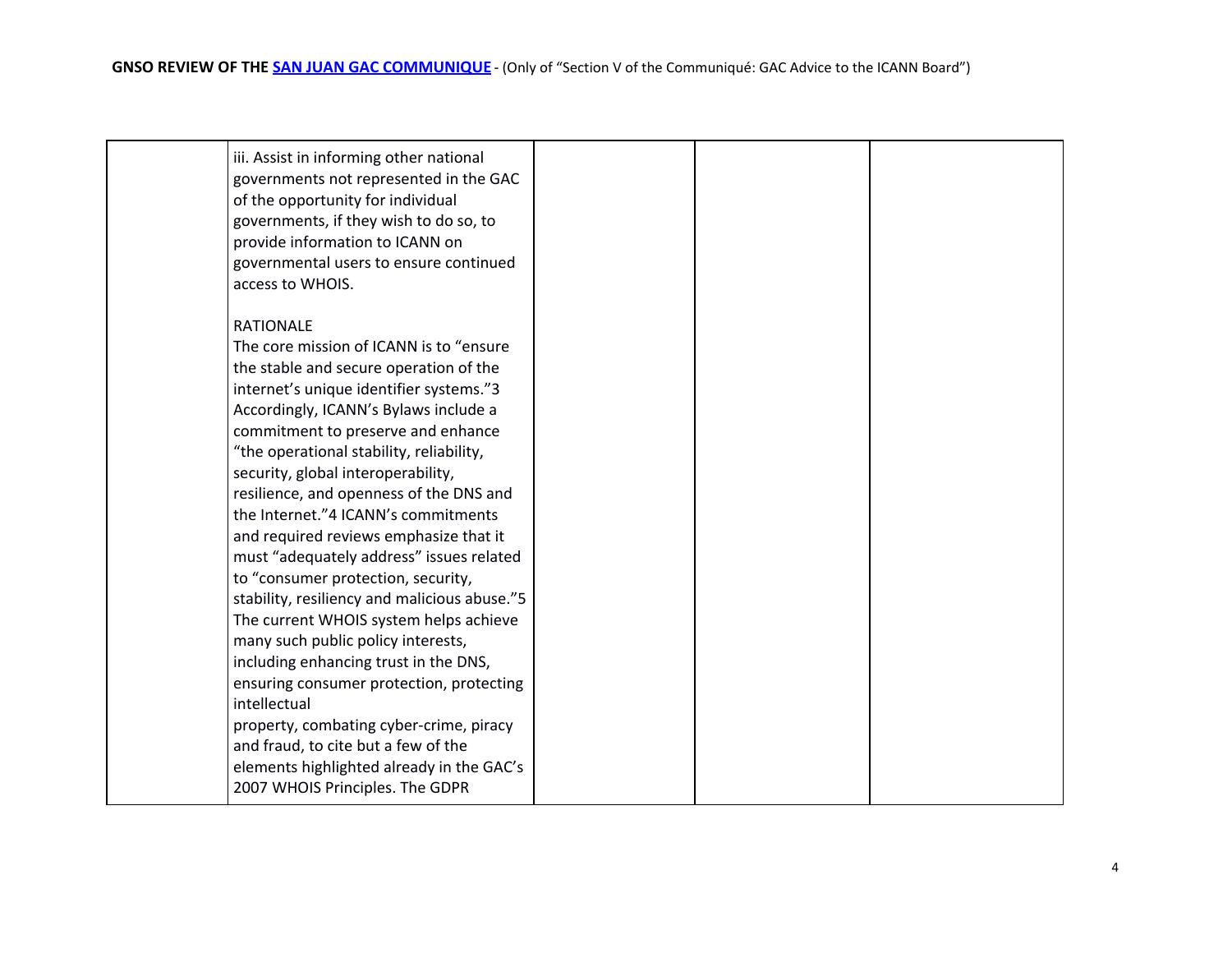| provides for mechanisms to balance the      |  |  |
|---------------------------------------------|--|--|
|                                             |  |  |
| various legitimate public and private       |  |  |
| interests at stake, including privacy and   |  |  |
| accountability. We note that the            |  |  |
| legitimate interests reflected in ICANN's   |  |  |
| Bylaws are consistent with the recitals to  |  |  |
| the GDPR, which provide examples such       |  |  |
| as "preventing fraud"; "ensuring network    |  |  |
| and information security," including the    |  |  |
| ability to resist "unlawful or malicious    |  |  |
| actions" and reporting possible "criminal   |  |  |
| acts or threats to public security" to      |  |  |
| authorities.6 Regarding registration data   |  |  |
| specifically, ICANN's Bylaws recognize      |  |  |
| that WHOIS data is essential for "the       |  |  |
| legitimate needs of law enforcement" and    |  |  |
| for "promoting consumer trust."7 These      |  |  |
| rules reflect the nature of the Internet as |  |  |
| a public resource whose governance not      |  |  |
| only serves the interests of the private    |  |  |
| parties operating the DNS but also serves   |  |  |
| a number of important public policy         |  |  |
| interests. ICANN's new interim proposal     |  |  |
| suggests significant changes to the WHOIS   |  |  |
| system, including masking several           |  |  |
| categories of previously public             |  |  |
| information. The GAC is concerned that      |  |  |
| the interim model may not maintain the      |  |  |
| current WHOIS system to the fullest         |  |  |
| extent possible and that these changes      |  |  |
| are not supported by the necessary          |  |  |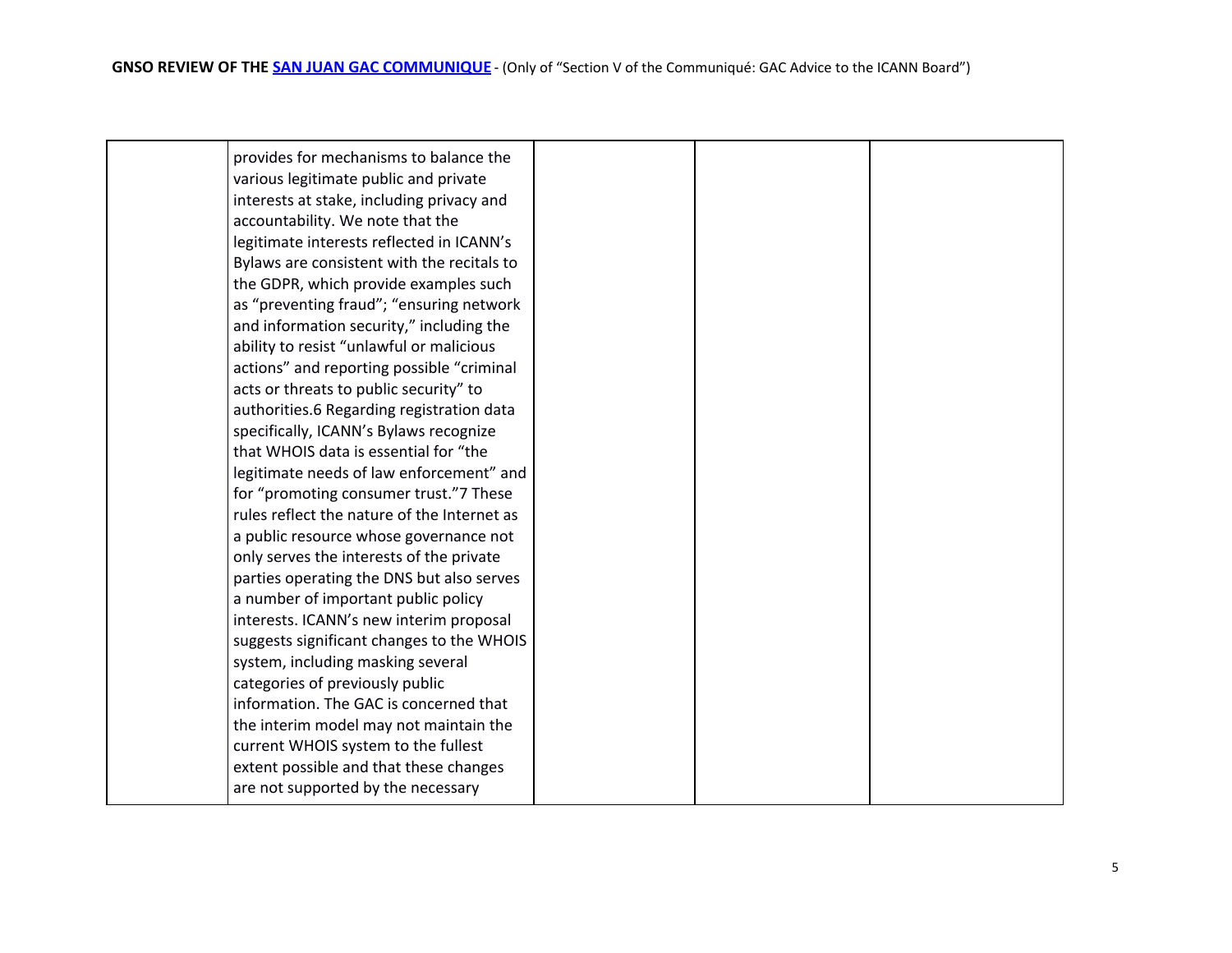| analysis and supporting rationale which      |  |  |
|----------------------------------------------|--|--|
| poses the question whether the choices       |  |  |
| reflected in the current proposal are        |  |  |
| required by the law. As it stands, the       |  |  |
| proposed system risks hindering the          |  |  |
| efforts of law enforcement, intellectual     |  |  |
| property and other actors in combatting      |  |  |
|                                              |  |  |
| illicit activities and mitigating DNS abuse. |  |  |
| A rationale is required for the decision to  |  |  |
| hide certain WHOIS data elements from        |  |  |
| the public database. Firstly, there is no    |  |  |
| need to hide non-personal information        |  |  |
| (including information related to legal      |  |  |
| entities), such as the name (to the extent   |  |  |
| they are legal entities, e.g., companies or  |  |  |
| organizations) or the Administrative and     |  |  |
| Technical contact's state/province and       |  |  |
| country. Secondly, when it comes to          |  |  |
| personal data, the GDPR permits its          |  |  |
| processing, including publication, under     |  |  |
| certain circumstances. As clarified by the   |  |  |
| Article 29 Working Party, publication of     |  |  |
| some personal data is not excluded, as       |  |  |
| long as this is justified in light of the    |  |  |
| legitimate purposes pursued with the         |  |  |
| WHOIS directory and is based on a legal      |  |  |
| ground, such as performance of a             |  |  |
| contract or the legitimate interests         |  |  |
| pursued by the controller or by a third      |  |  |
| party. In particular, publication of the     |  |  |
| registrant's email address should be         |  |  |
|                                              |  |  |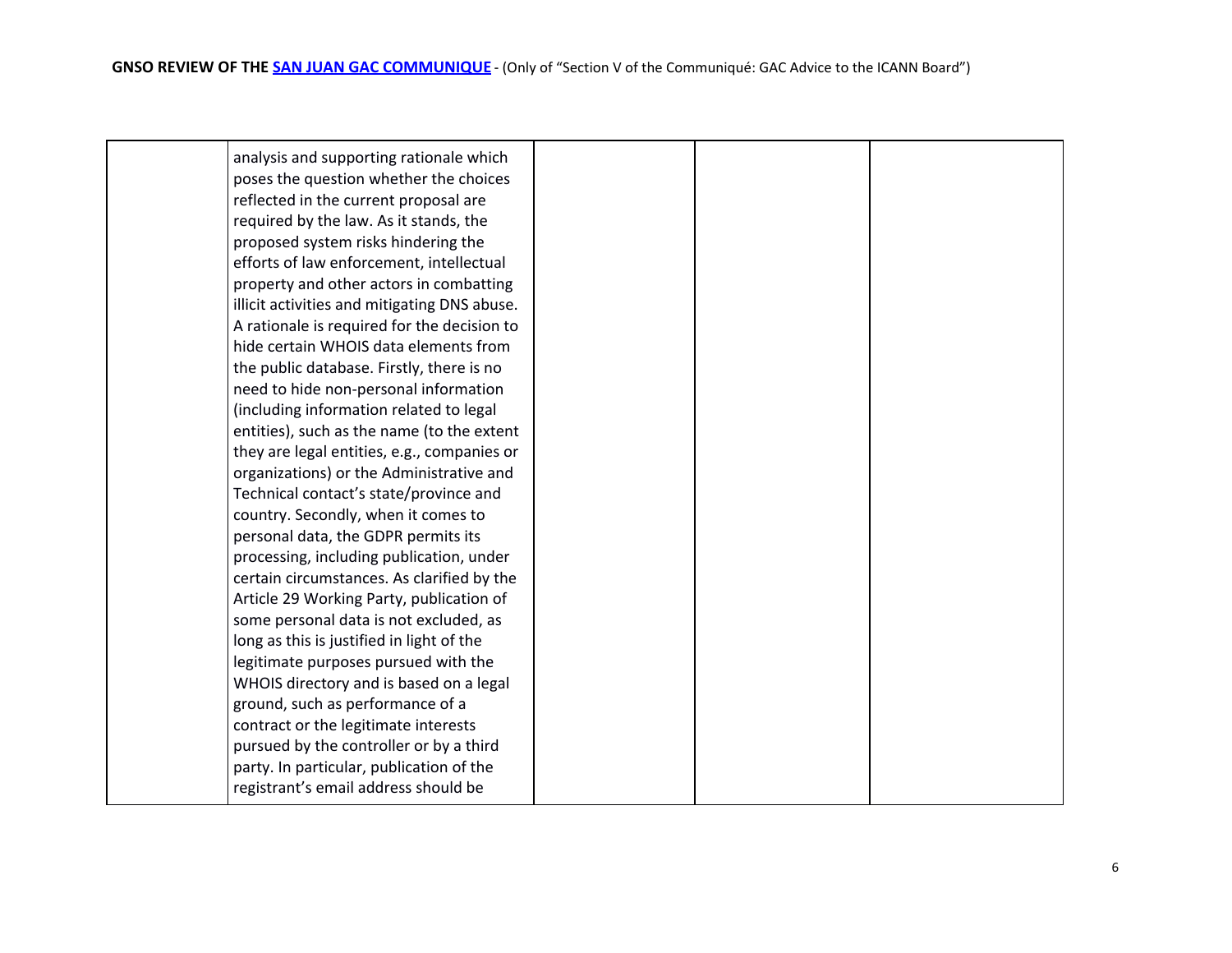|                                           | considered in light of the important role<br>of this data element in the pursuit of a<br>number of legitimate purposes and the<br>possibility for registrants to provide an<br>email address that does not contain<br>personal data. Finally, legal entities are<br>explicitly excluded from the remit of<br>GDPR.                                                                                                                                                                                                                                                                                                                                                                                                                                                                                                                              |     |                                                                                                                                                                                                                                                                                                                                                                                                   |                                                                                                                                                                                                                                                                                                                                                                                                                                                                             |
|-------------------------------------------|-------------------------------------------------------------------------------------------------------------------------------------------------------------------------------------------------------------------------------------------------------------------------------------------------------------------------------------------------------------------------------------------------------------------------------------------------------------------------------------------------------------------------------------------------------------------------------------------------------------------------------------------------------------------------------------------------------------------------------------------------------------------------------------------------------------------------------------------------|-----|---------------------------------------------------------------------------------------------------------------------------------------------------------------------------------------------------------------------------------------------------------------------------------------------------------------------------------------------------------------------------------------------------|-----------------------------------------------------------------------------------------------------------------------------------------------------------------------------------------------------------------------------------------------------------------------------------------------------------------------------------------------------------------------------------------------------------------------------------------------------------------------------|
| 2. IGO<br><b>Reserved</b><br><b>Names</b> | Noting ongoing developments in the PDP<br>on IGO access to curative rights<br>protection mechanisms, which the GAC is<br>monitoring closely, the GAC affirms its<br>advice from previous Communiqués<br>concerning preventative protection of<br>IGO identifiers, recalls the importance of<br>maintaining temporary protections until a<br>permanent resolution on IGO identifiers is<br>reached in order prevent irreparable<br>harm to IGOs and<br>a. advises the ICANN Board to:<br>i. Ensure that the list of IGOs eligible for<br>preventative protection is<br>as accurate and complete as possible.<br><b>RATIONALE</b><br>Despite indications to the contrary, the<br>GNSO has still not concluded its PDP on<br>curative rights protection mechanisms.<br>The GAC and IGOs remain fully engaged<br>on this issue and emphasize that a | Yes | While the rationale<br>and background on this<br>topic directly relate to<br>the IGO-INGO Access<br>to Curative Rights<br>Protection<br>Mechanisms PDP, it<br>appears that the<br>advice itself is<br>addressing an issue<br>associated with the list<br>of IGOs developed as<br>part of the<br>implementation of the<br>Protection of IGO and<br><b>INGO Identifiers in All</b><br>gTLDs Policy. | If the GNSO Council<br>assumption is correct, we<br>believe that contracted<br>parties were recently<br>made aware of the<br>requirements for<br>compliance with the<br>Protection of IGO and<br><b>INGO Identifiers in All</b><br>gTLDs consensus policy.<br>In relation to the Access<br>to Curative Rights<br><b>Protection Mechanisms</b><br>PDP, it is anticipated that<br>the Council will discuss<br>the status of this effort<br>during its forthcoming<br>meeting. |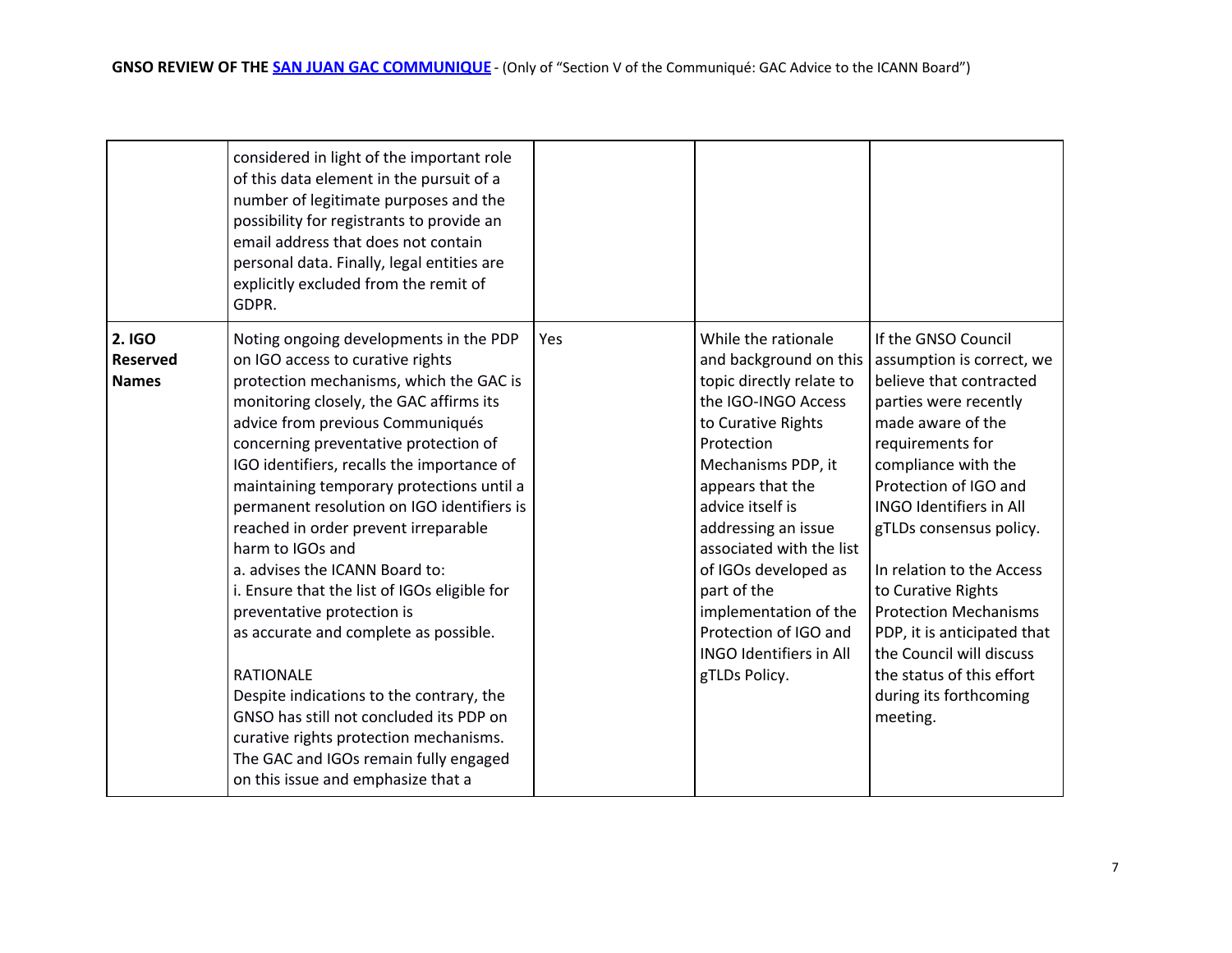|                     | removal of interim protections before a<br>permanent decision on IGO acronym<br>protection is taken could result in<br>irreparable harm to IGOs. In the interim,<br>ICANN has moved forward to implement<br>GAC advice related to protection of IGO<br>full names at the second level. These<br>protections will be based on a list of IGOs<br>that fulfil previously agreed-upon criteria.<br>To ensure this advice is effectively<br>implemented, following significant work<br>undertaken by IGOs resulting in<br>significant progress on compiling this list,<br>a focused effort is needed to contact<br>remaining IGOs, so their names are<br>protected accurately in the chosen two<br>languages. ICANN has been in contact<br>with the OECD and WIPO on this<br>initiative, which the GAC supports. |  |                                                                                                                                                                                                                                                                                         |
|---------------------|-------------------------------------------------------------------------------------------------------------------------------------------------------------------------------------------------------------------------------------------------------------------------------------------------------------------------------------------------------------------------------------------------------------------------------------------------------------------------------------------------------------------------------------------------------------------------------------------------------------------------------------------------------------------------------------------------------------------------------------------------------------------------------------------------------------|--|-----------------------------------------------------------------------------------------------------------------------------------------------------------------------------------------------------------------------------------------------------------------------------------------|
| <b>Other Issues</b> | In 2. New gTLD Policies: General it is<br>stated "The GAC met with one of the<br>Co-Chairs of the GNSO PDP on New gTLD<br>Subsequent Procedures. It was noted that<br>while existing GAC advice has been<br>considered, the PDP would benefit from<br>more detailed GAC views and information<br>on issues with public policy implications,<br>for example support for developing<br>countries and community-based<br>applications. GAC members suggested                                                                                                                                                                                                                                                                                                                                                   |  | Identifying whether an<br>issue has public policy<br>implications is not the<br>role of the PDP WG. This<br>is generally because its<br>members are not<br>assumed to have this<br>particular expertise. The<br>introduction of the quick<br>look mechanism, a<br>recommendation of the |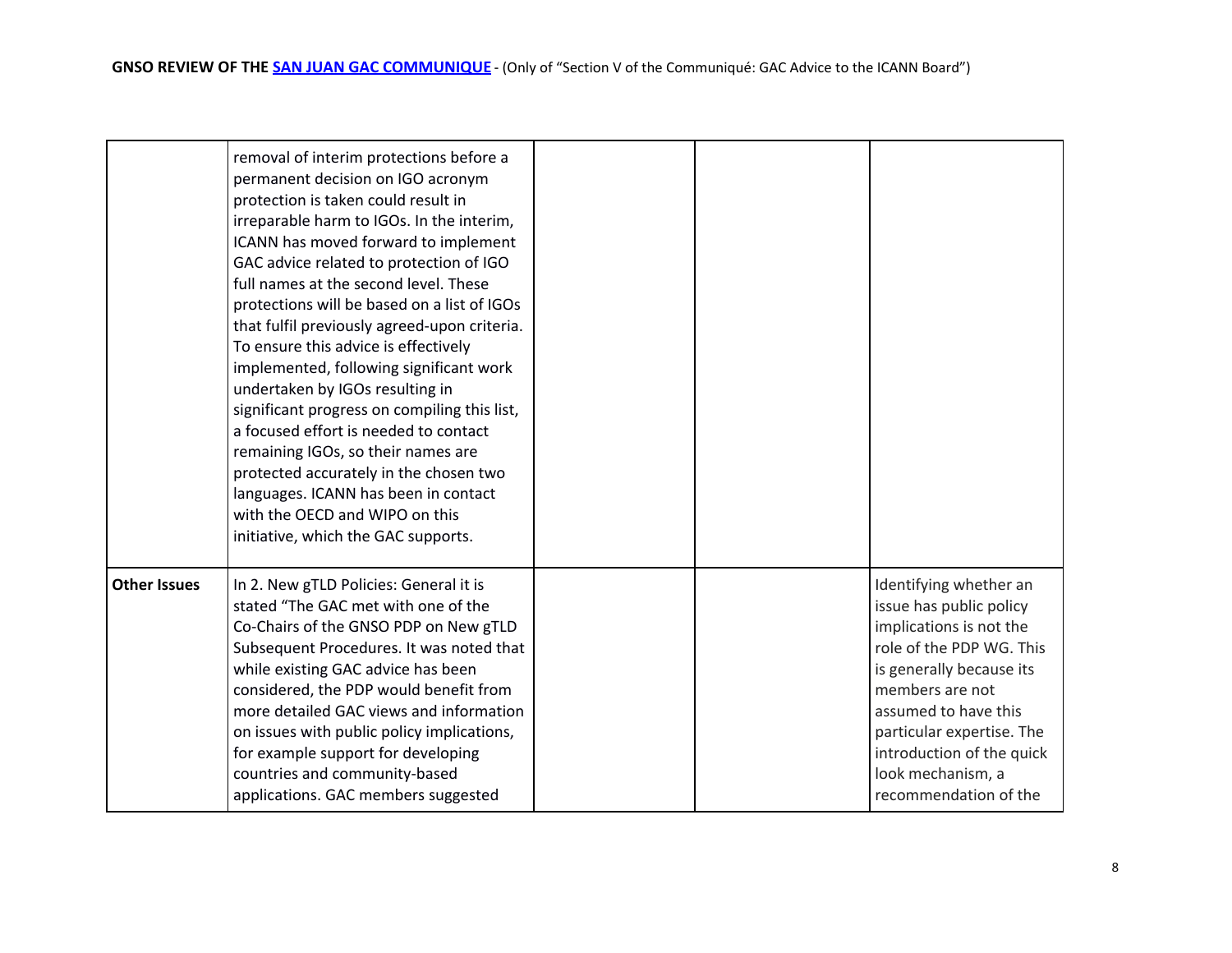| that it would be helpful for the PDP<br>Working Group to indicate to the GAC<br>where specific developing issues have<br>public policy implications, and where they<br>may diverge from GAC advice and provide<br>relevant supporting information." |  | <b>GAC-GNSO Consultation</b><br>Group, is an important<br>mechanism that provides<br>the GAC an opportunity<br>to identify public policy<br>issues early in the PDP<br>lifecycle. We<br>acknowledge that the<br><b>GAC-GNSO Consultation</b><br>Group also encouraged<br>PDP Working Groups to<br>communicate to the GAC<br>about how its input has<br>been considered and<br>addressed; and also<br>encourages the GAC to<br>strengthen its<br>participation in the latter |
|-----------------------------------------------------------------------------------------------------------------------------------------------------------------------------------------------------------------------------------------------------|--|-----------------------------------------------------------------------------------------------------------------------------------------------------------------------------------------------------------------------------------------------------------------------------------------------------------------------------------------------------------------------------------------------------------------------------------------------------------------------------|
|                                                                                                                                                                                                                                                     |  | stages of the PDP.<br>The Council<br>acknowledges the<br>challenges associated<br>with GAC members being<br>able to participate in PDP<br>efforts and in that regard,<br>we greatly appreciate the<br>manner in which GAC<br>members are<br>participating in WT5 of<br>the Subsequent                                                                                                                                                                                       |